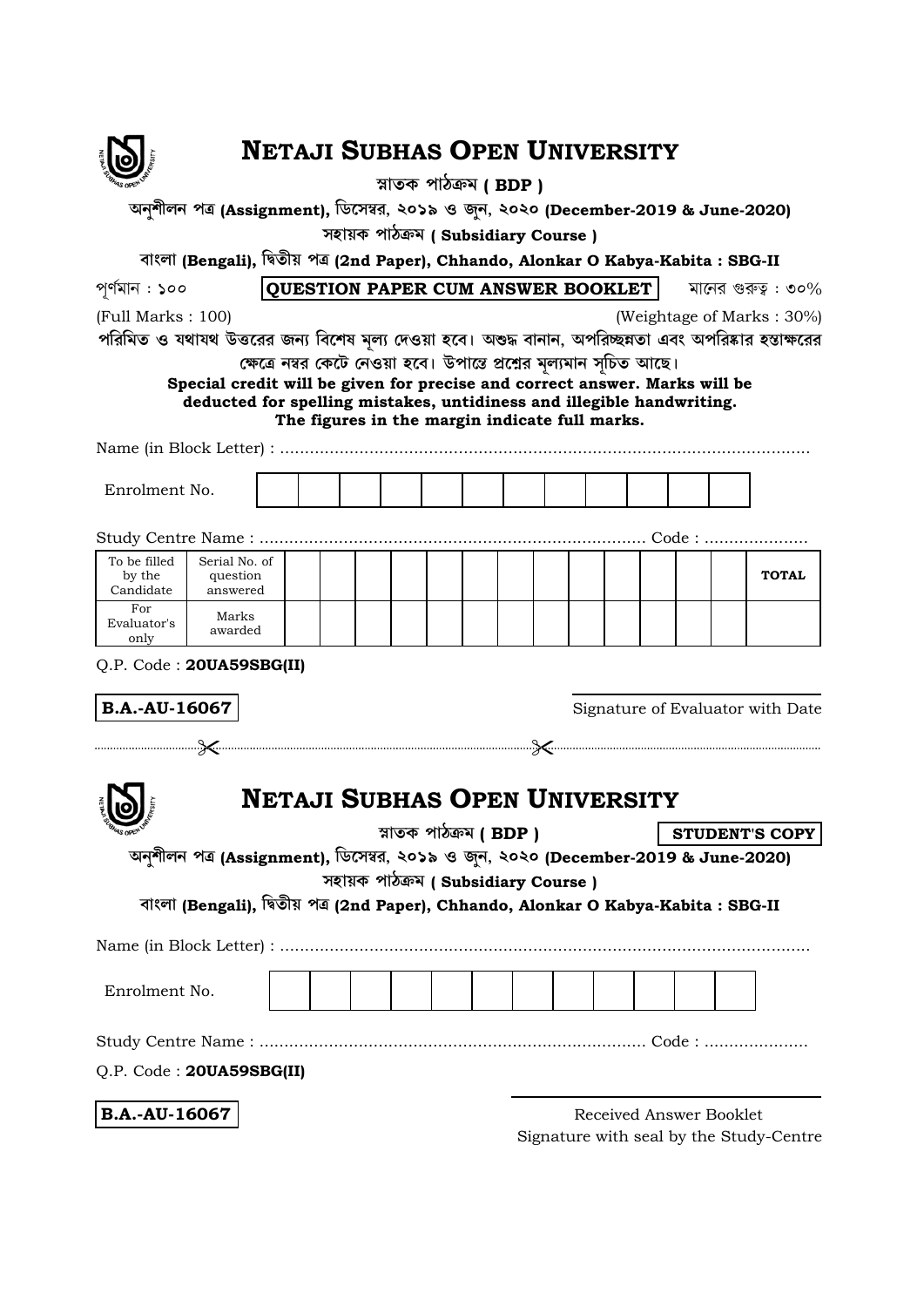

**QP Code : 20UA59SBG(II)** 2 / 24 **B.A.-AU-16067** 

### জরুরী নির্দেশ / Important Instruction

আগামী শিক্ষাবৰ্ষান্ত পরীক্ষায় (T.E. Exam.) নতুন ব্যবস্থা অর্থাৎ প্রশ্নসহ উত্তর পুস্তিকা (QPAB) প্রবর্তন করা হবে। এই নত্ন ব্যবস্থার সাথে পরীক্ষার্থীদের অভ্যস্থ করার জন্য বর্তমান অনুশীলন পত্রে প্রতিটি প্রশ্নের নির্দেশ অন্যায়ী  $\widehat{M}$ র্দিষ্ট শ্বানেই উত্তর দিতে হবে।

**New system** *i.e.* **Question Paper Cum Answer Booklet (QPAB) will be introduced in the coming Term End Examination. To get the candidates acquainted with the new system, now assignment answer is to be given in the specific space according to the instructions.** 

#### **Detail schedule for submission of assignment for the**

#### **BDP Term End Examination December-2019 & June-2020**

1. Date of Publication : 14/02/2020 2. Last date of Submission of answer script by the student to the study centre : 07/03/2020 3. Last date of Submission of marks by the examiner to the study centre : 08/04/2020 4. Date of evaluated answer scripts distribution by the study centre to the students (Students are advised to check their assignment marks on the evaluated answer scripts and marks lists in the study centre notice board. If there is any mismatch / any other problems of marks obtained and marks in the list, the students should report to their study centre Co-ordinator on spot for correction. The study centre is advised to send the corrected marks, if any, to the COE office within five days. No changed / correction of assignment marks will be accepted after the said five days.  $\frac{18}{09}$  : 18/04/2020 5. Last date of submission of marks by the study centre to the Department of C.O.E. on or before  $\cdot$  20/04/2020

এখানে কিছু লিখবেন না

## **Do Not Write Anything Here**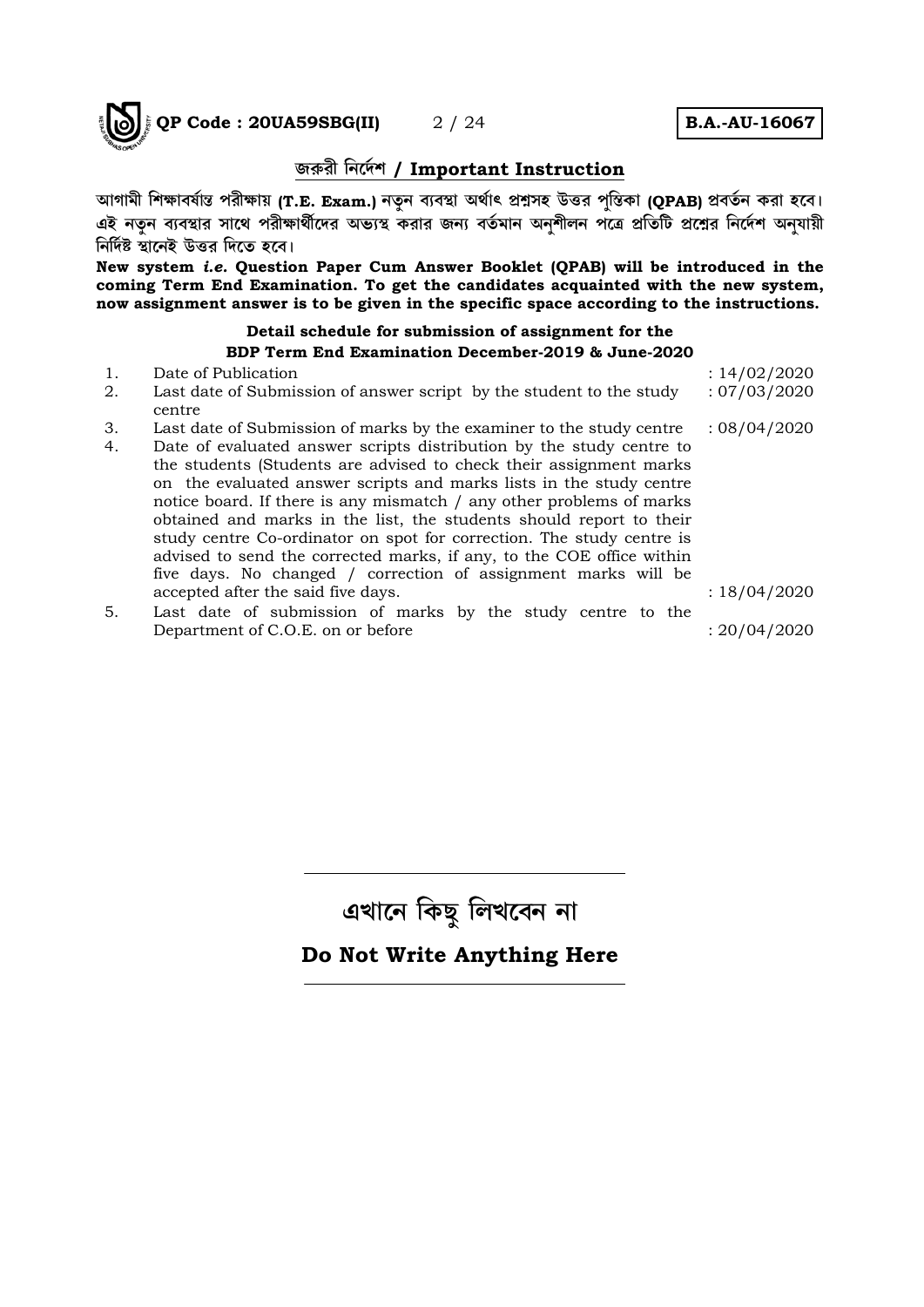

1\* Â^-ÂEıÁ"XÁ **V«'◊ªRÙO** Y"‰`¬Ã[˝ =w¯Ã[˝ ◊VX (%X◊W˝Eı 400 `"å) f 20 <sup>×</sup>2 <sup>=</sup> 40

- (ক) মিশ্রবৃত্ত বা তানপ্রধান রীতির ছন্দের বৈশিষ্ট্য উদাহরণসহ আলোচনা করুন।
- (খ) বৈষ্ণব পদাবলীর ধারায় জ্ঞানদাস ও গোবিন্দদাসের গুরুত্ব আলোচনা করুন।
- (গ) 'শতাব্দীর সূর্য আজি' কবিতায় কীভাবে সমকালের প্রতিফলন ঘটেছে, তা কবিতা অবলম্বনে বুঝিয়ে দিন।
- (ঘ) 'মেঘনাদবধ কাব্য'-কে 'সাহিত্যিক মহাকাব্য' বলা যায় কি ? উত্তরের পক্ষে আপনার যুক্তি দিন।

*প্ৰথম উত্তর / First Answer :*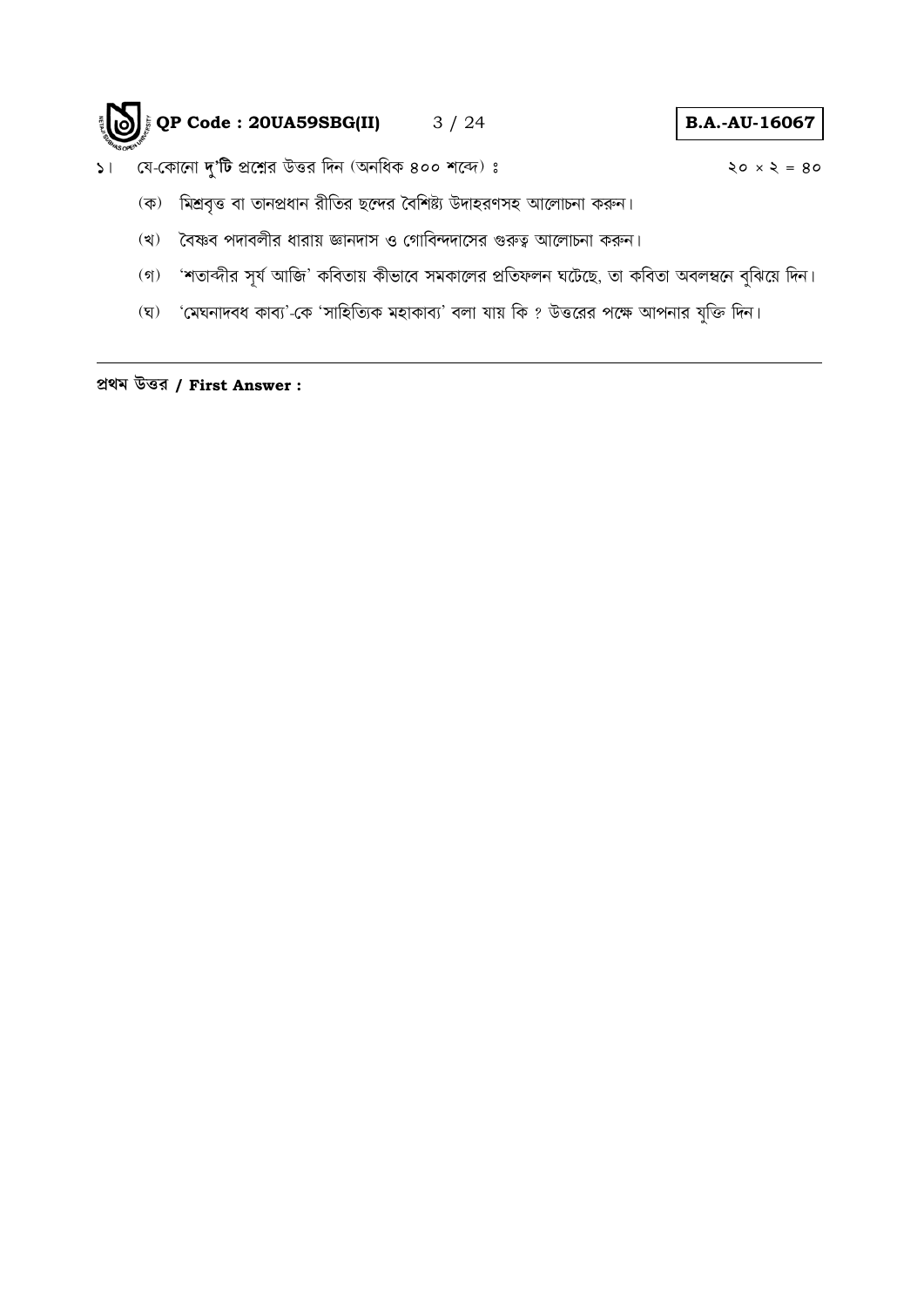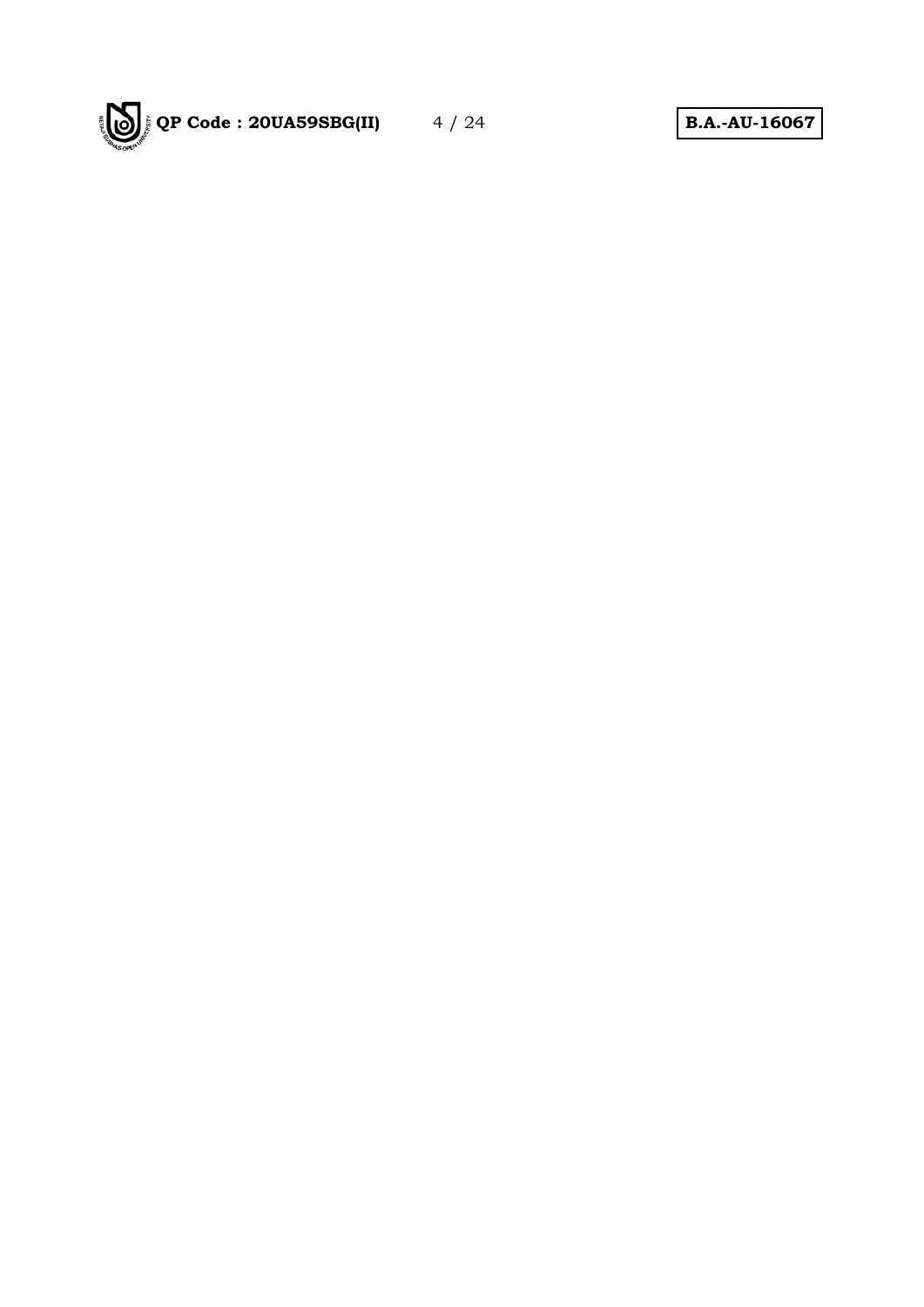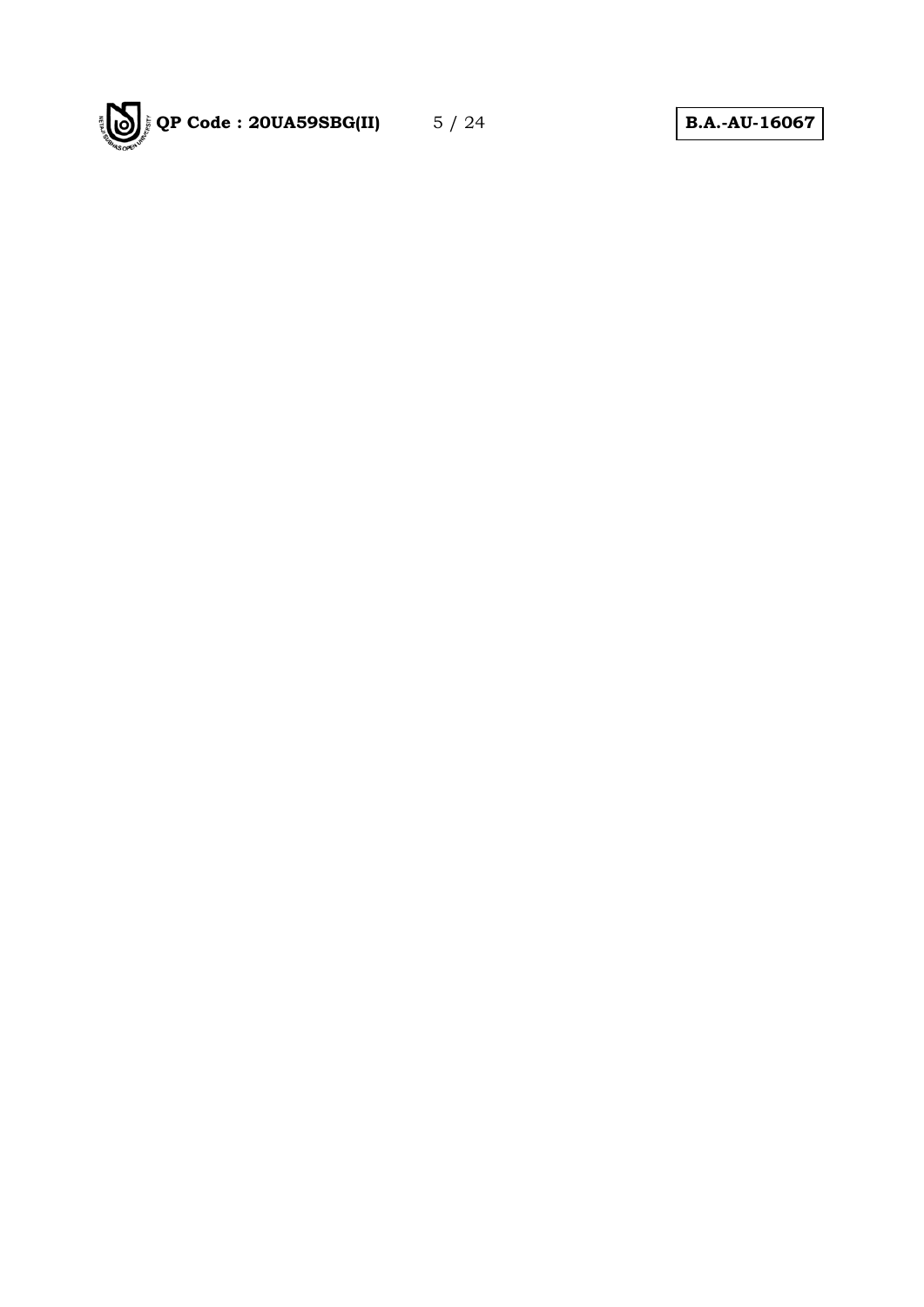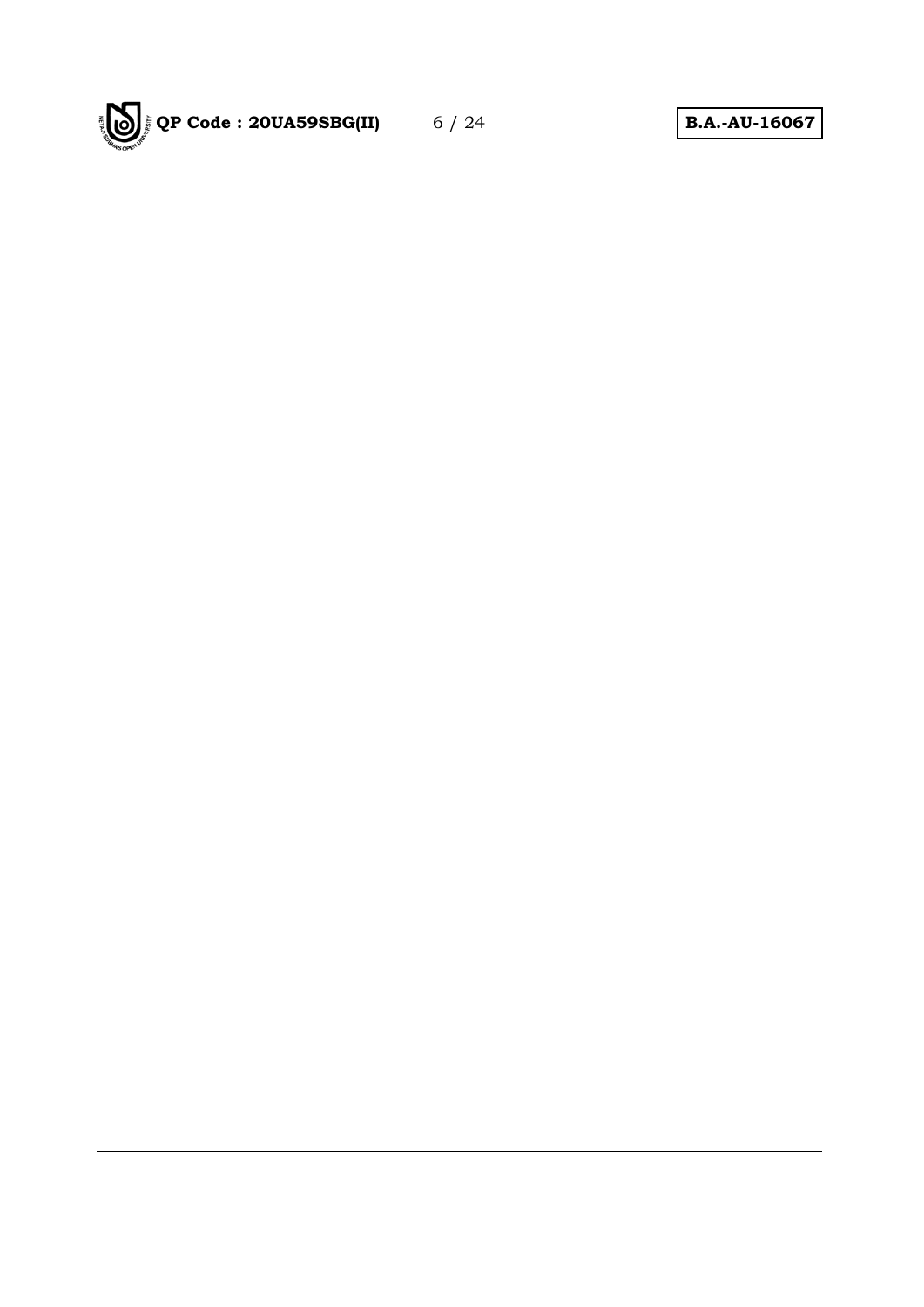

দ্বিতীয় উত্তর / Second Answer: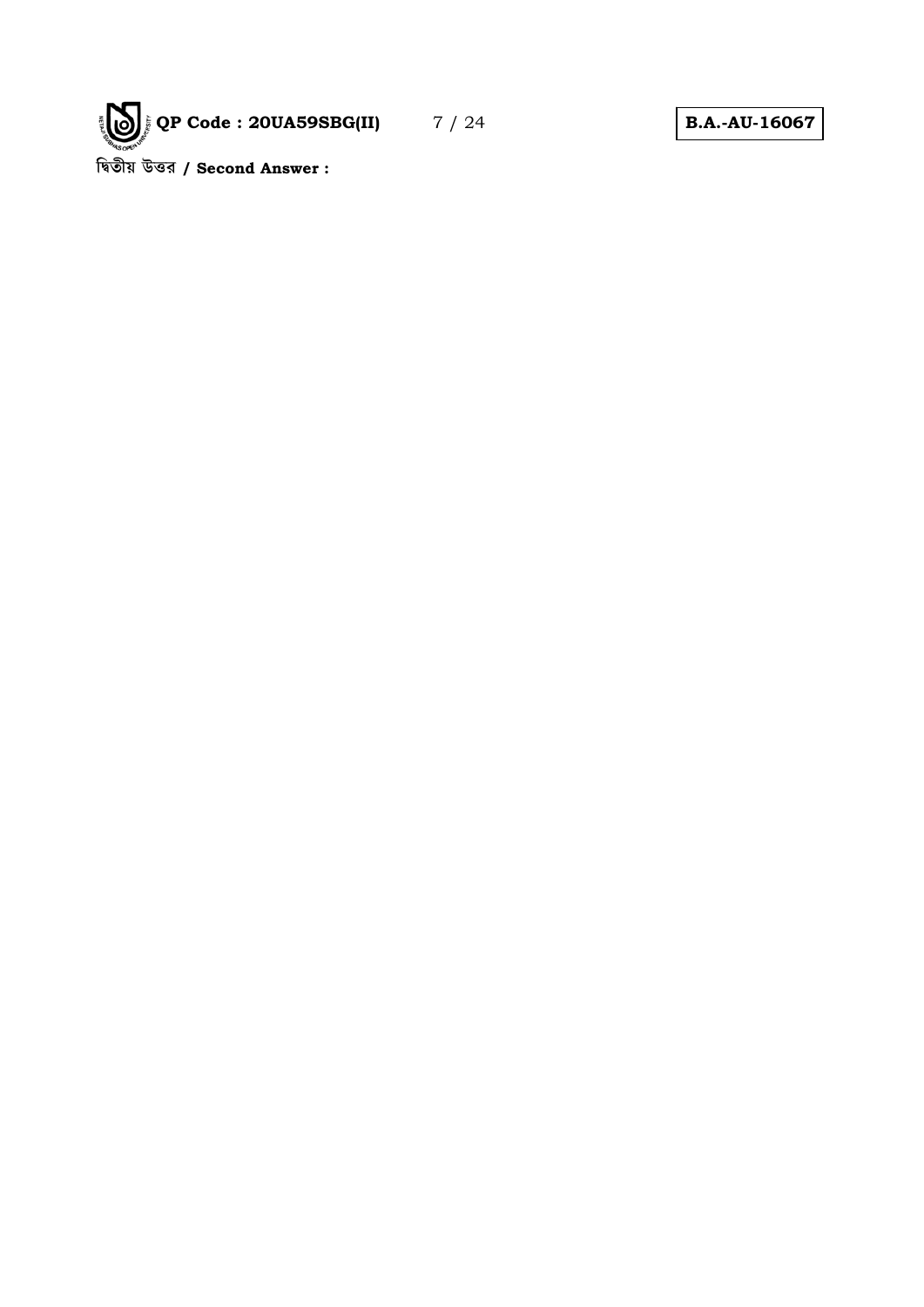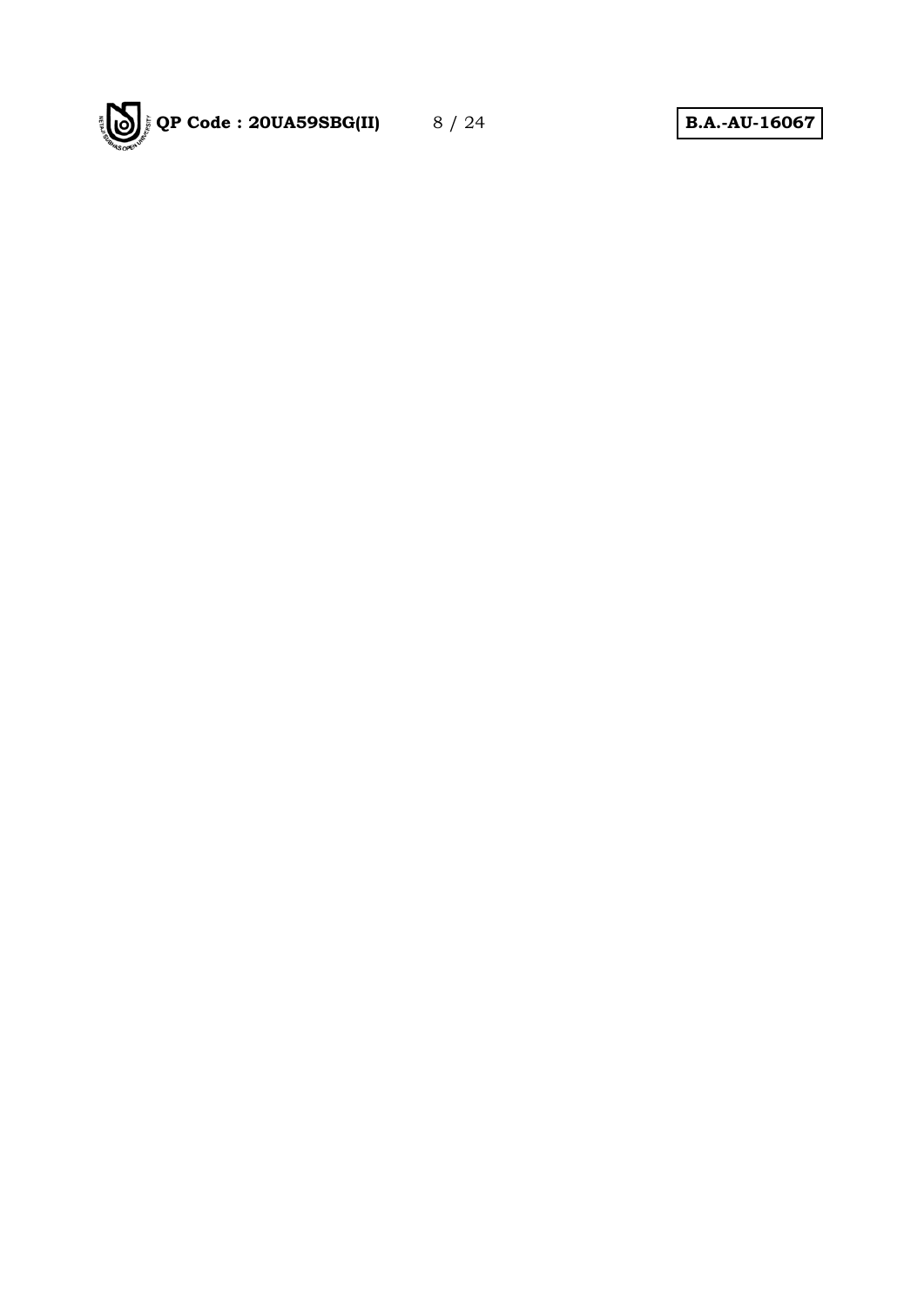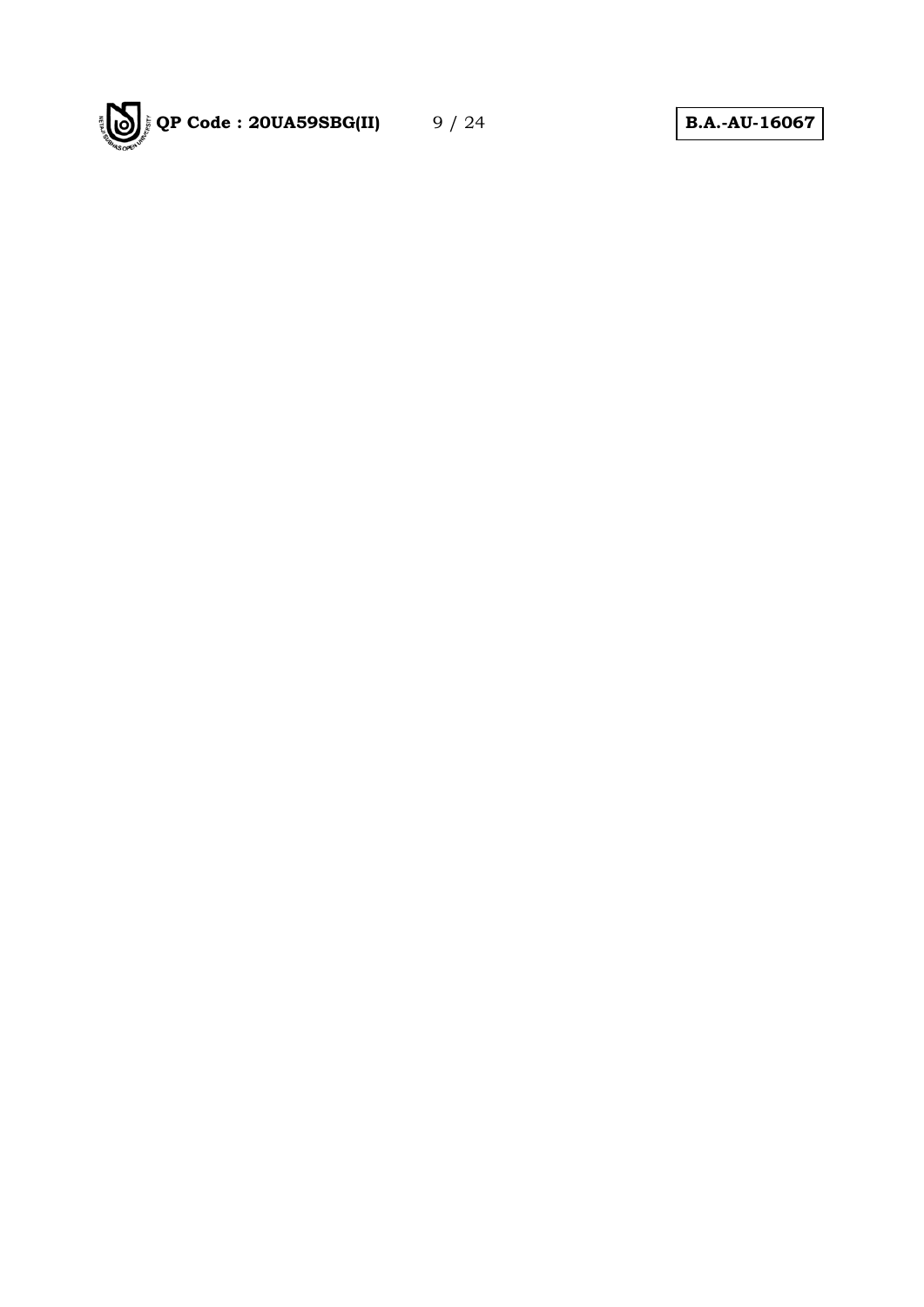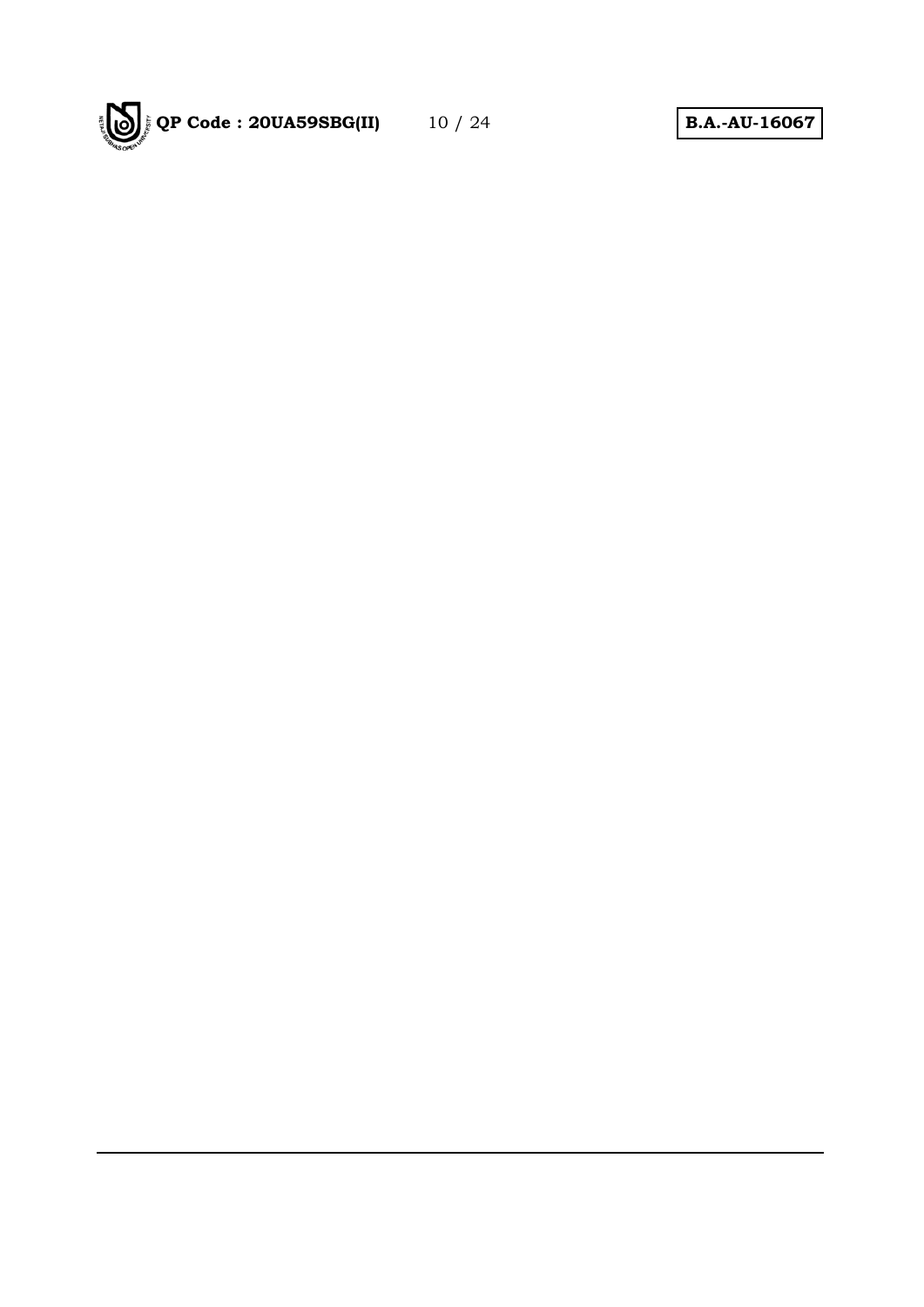|          |                | $QP Code: 20UA59SBG(II)$ 11 / 24                                                   | <b>B.A.-AU-16067</b> |
|----------|----------------|------------------------------------------------------------------------------------|----------------------|
| $\geq 1$ |                | যে-কোনো <b>তিনটি</b> প্রশ্নের উত্তর দিন (অনধিক ৩০০ শব্দে) ঃ                        | $50 = 0 \times 56$   |
|          | $(\vec{\Phi})$ | ছন্দোলিপি তৈরি করুন :                                                              | $Y + Y$              |
|          |                | (অ) 'হাথক দরপণ মাথক ফুল।                                                           |                      |
|          |                | নয়নক অঞ্জন মুখক তাম্বুল।।'                                                        |                      |
|          |                | (আ) আমরা দুজনা স্বর্গ-খেলনা গড়িব না ধরণীতে                                        |                      |
|          |                | মুগ্ধললিত অশ্ৰুগলিত গীতে।                                                          |                      |
|          | (খ্)           | (অ) ব্যাজস্তুতি অলংকার কাকে বলে উদাহরণসহ বুঝিয়ে দিন।                              | ৬                    |
|          |                | (আ) অলংকার নির্ণয় করুন:                                                           |                      |
|          |                | ''অসংখ্য বন্ধন মাঝে মহানন্দময়                                                     |                      |
|          |                | লভিব মুক্তির স্বাদ।"                                                               | ىل                   |
|          | (5)            | 'সীতা ধ্যান সীতা জ্ঞান সীতা চিন্তামণি।                                             |                      |
|          |                | সীতা বিনা আমি যেন মণিহারা ফণী।।'                                                   |                      |
|          |                | — কে, কাকে একথা বলেছেন ? প্রসঙ্গসহ তাৎপর্য বিশ্লেষণ করুন।                          | $5 + 5 + 50$         |
|          | $(\nabla)$     | পয়ার ছন্দোবন্ধ কাকে বলে ? সমিল ও অমিল, প্রবহমান এবং অপ্রবহমান পয়ারের উদাহরণ দিন। |                      |
|          |                |                                                                                    | $5 + (5 + 8)$        |
|          | (g)            | কবি পরিচয় উল্লেখ করে সপ্রসঙ্গ ব্যাখ্যা করুন:                                      |                      |
|          |                | 'পাখির নীড়ের মতো চোখ তুলে নাটোরের বনলতা সেন।'                                     |                      |

প্ৰথম উত্তর / First Answer :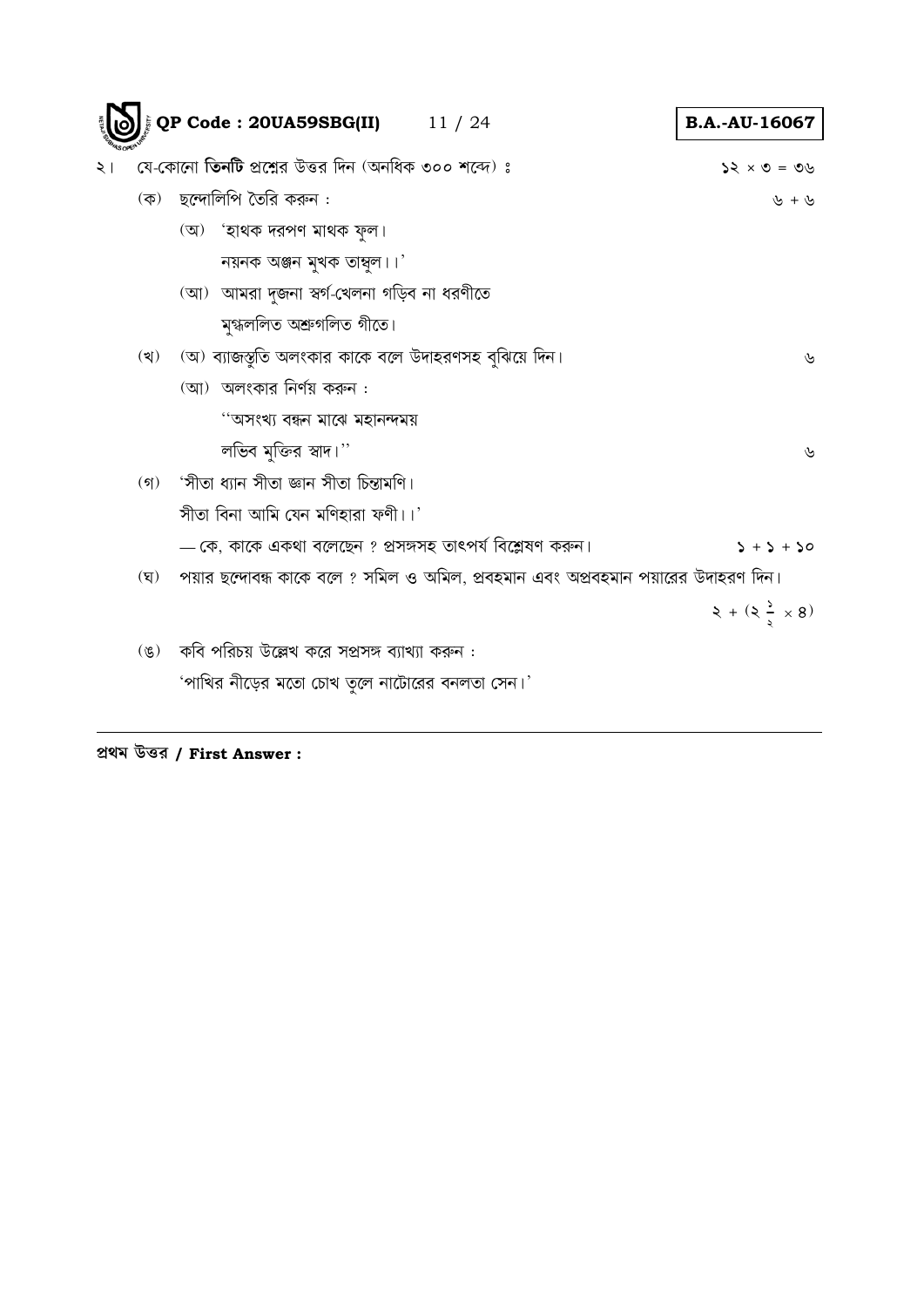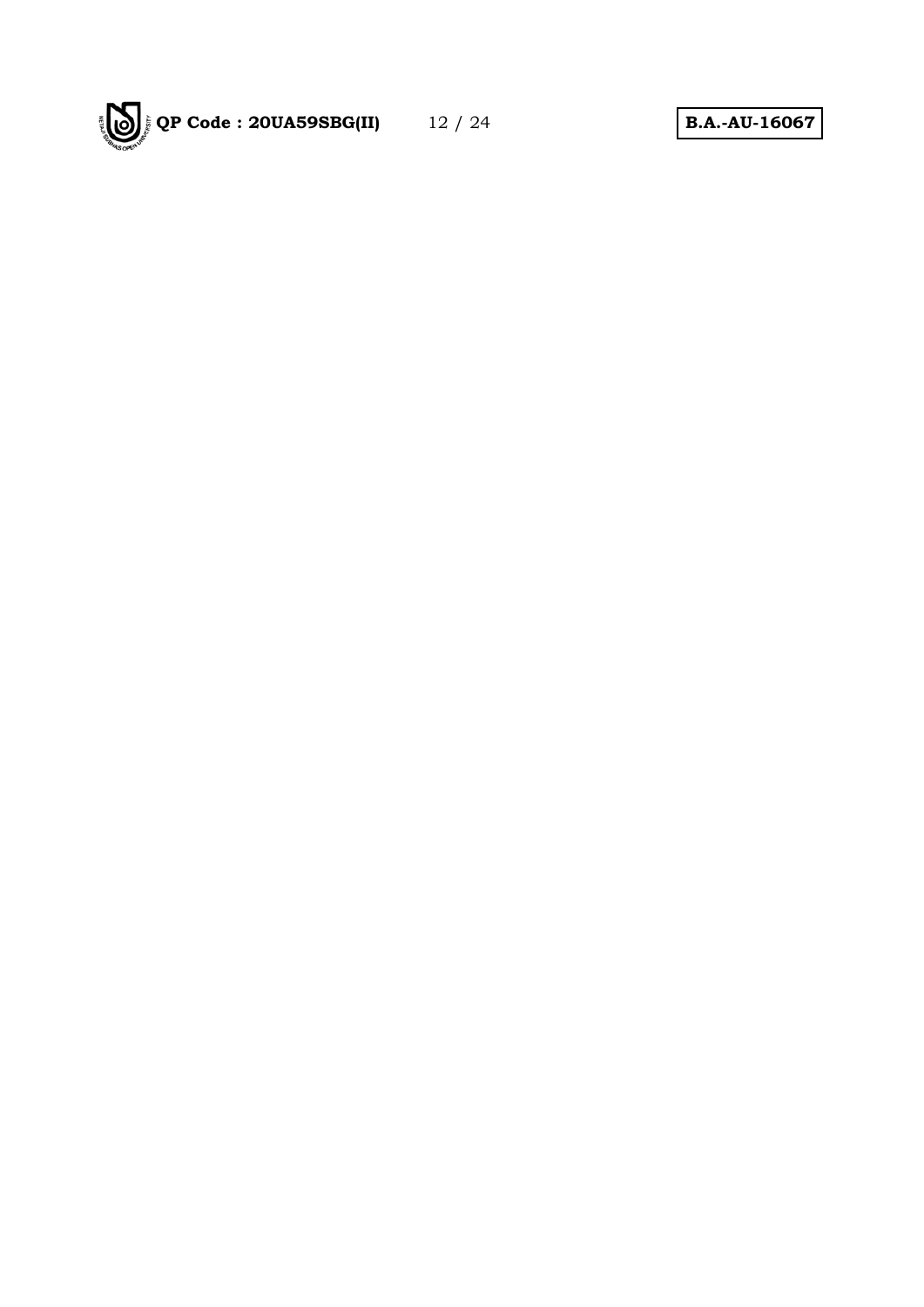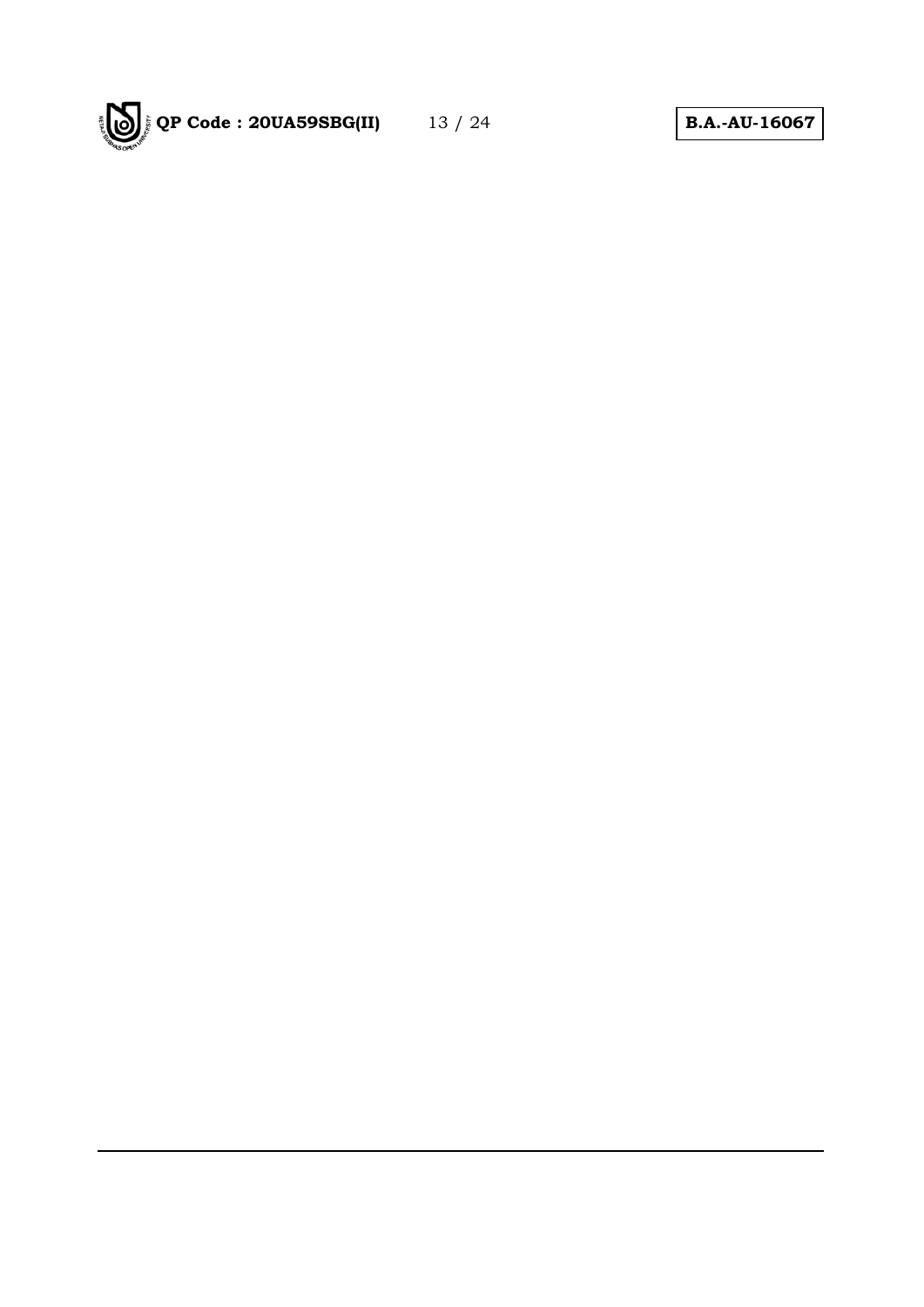

দ্বিতীয় উত্তর / Second Answer: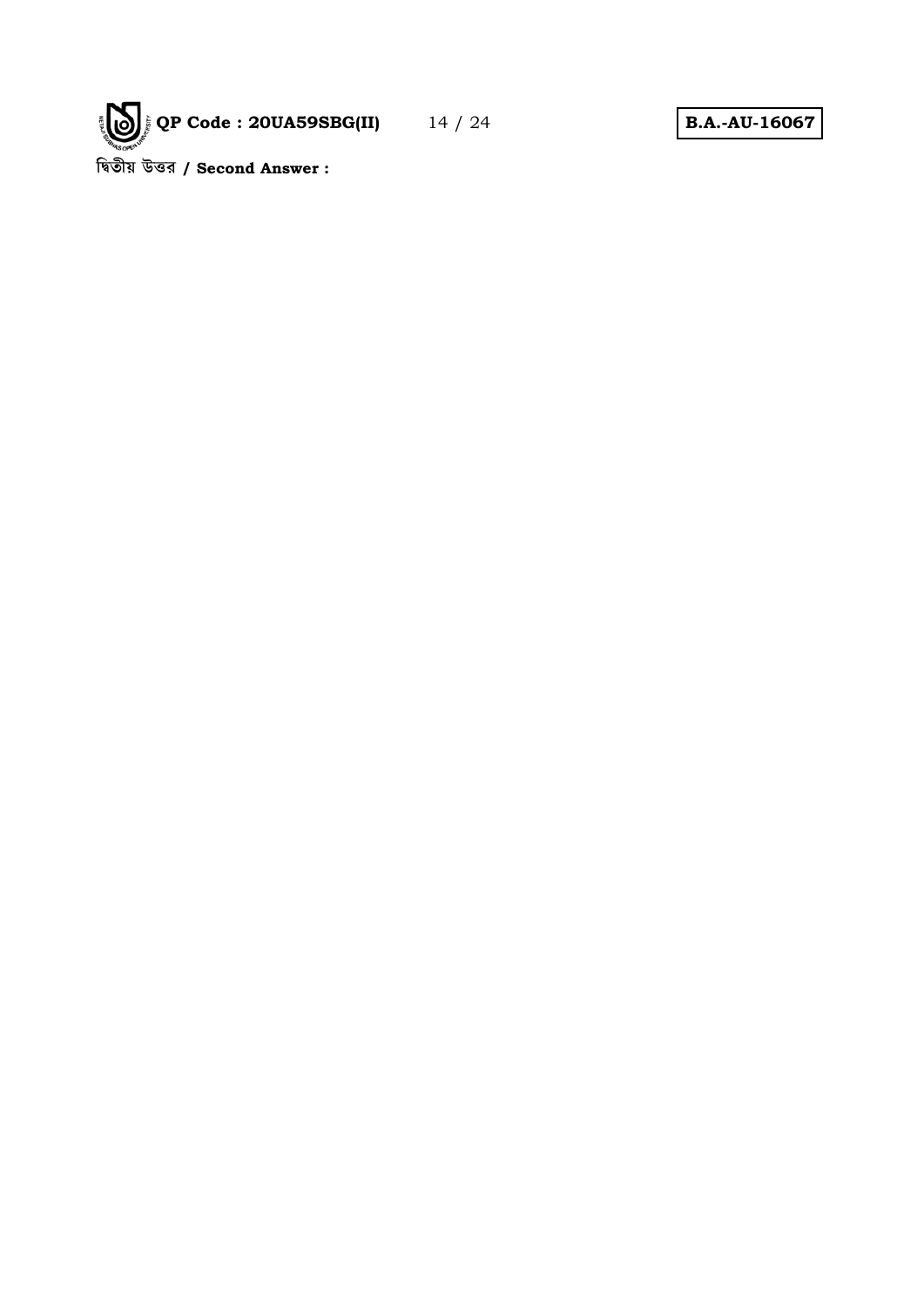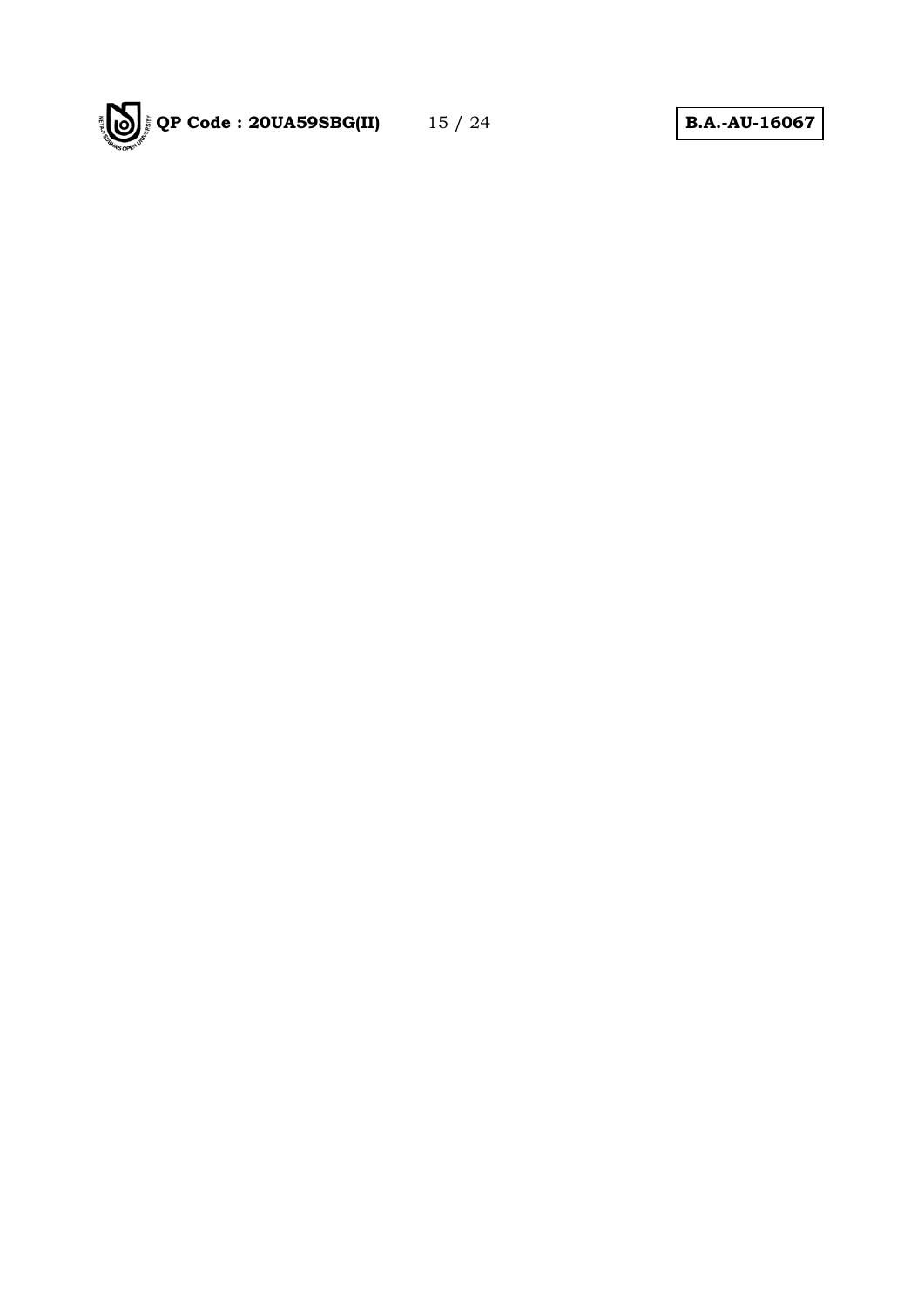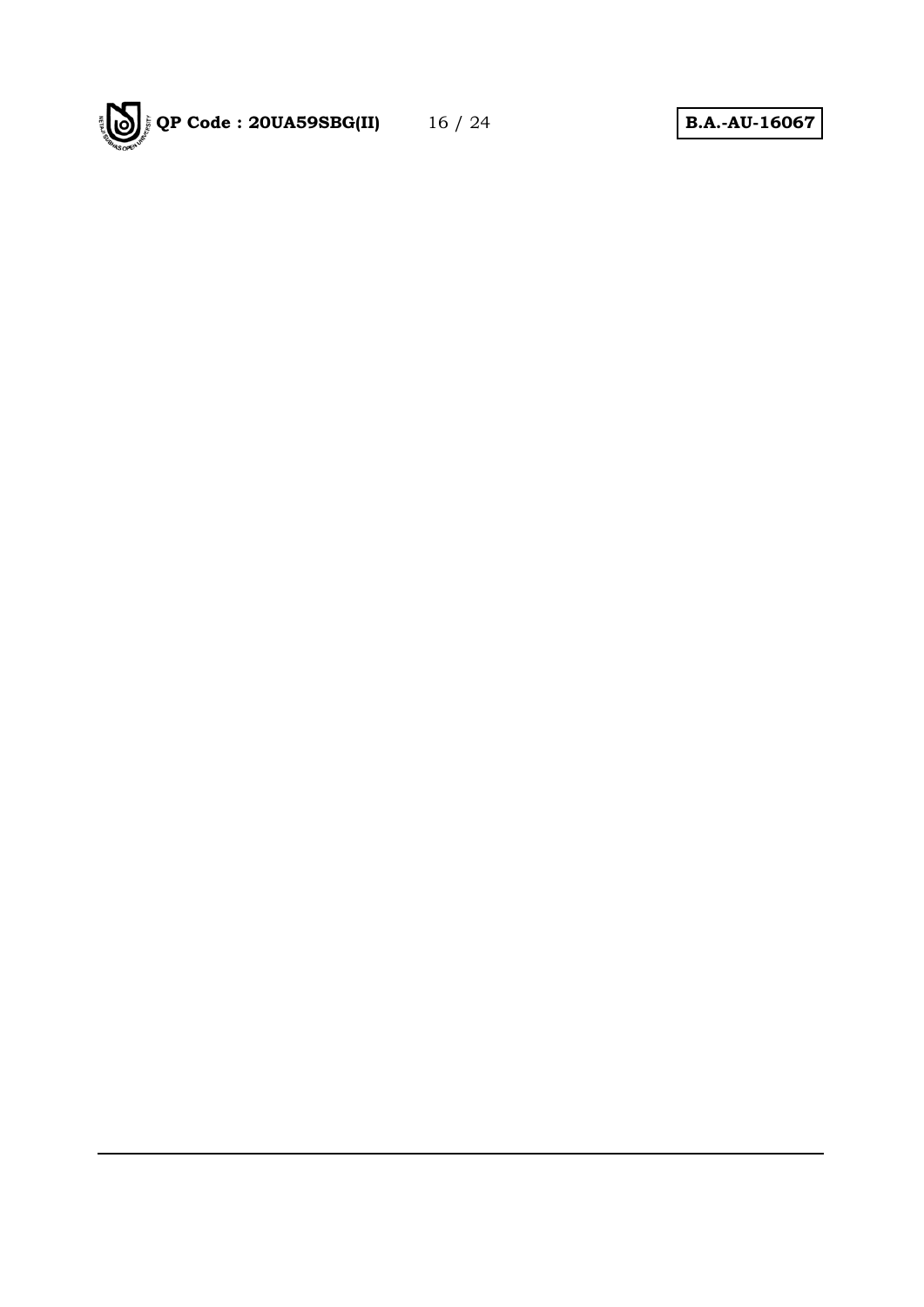

তৃতীয় উত্তর / Third Answer: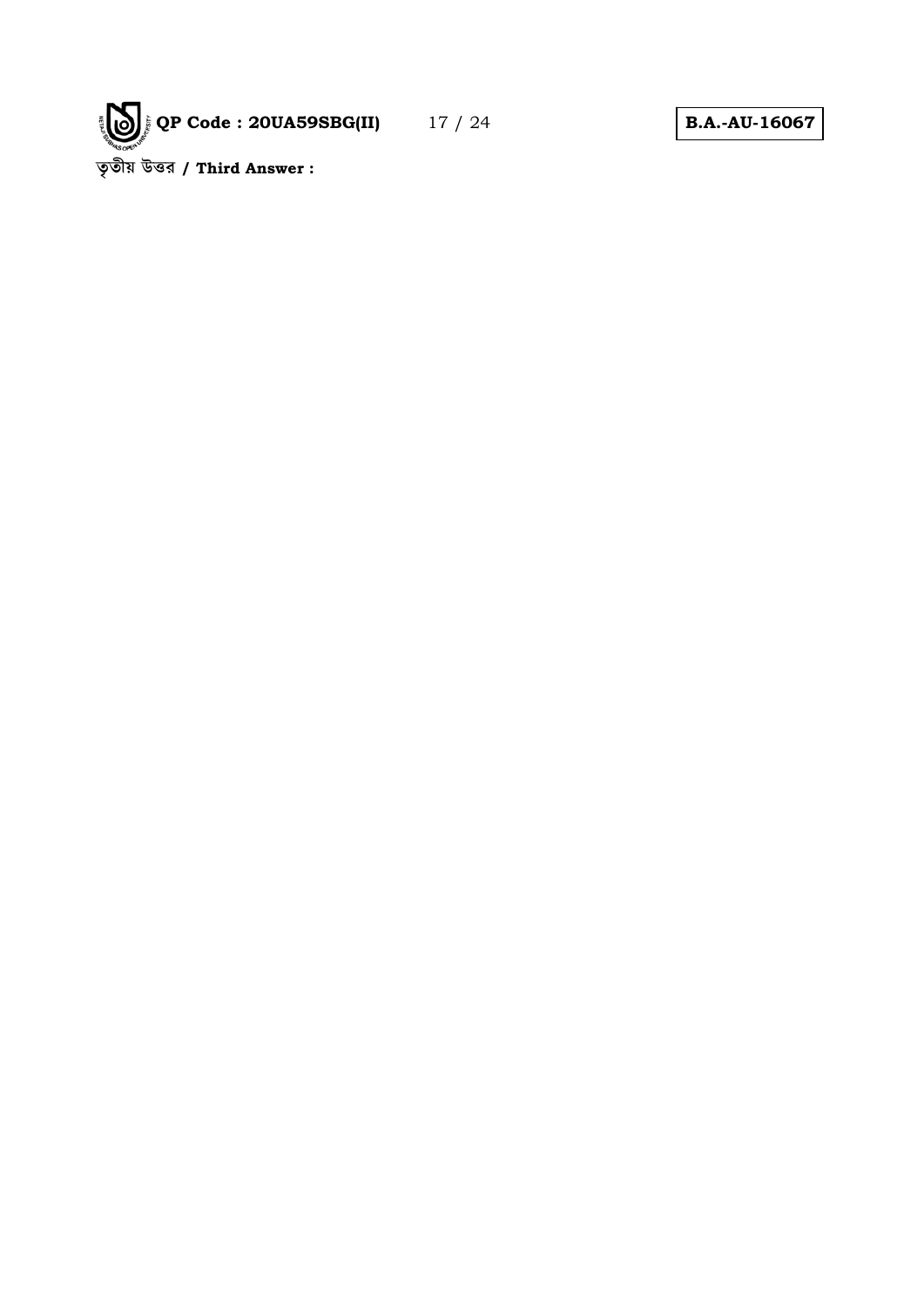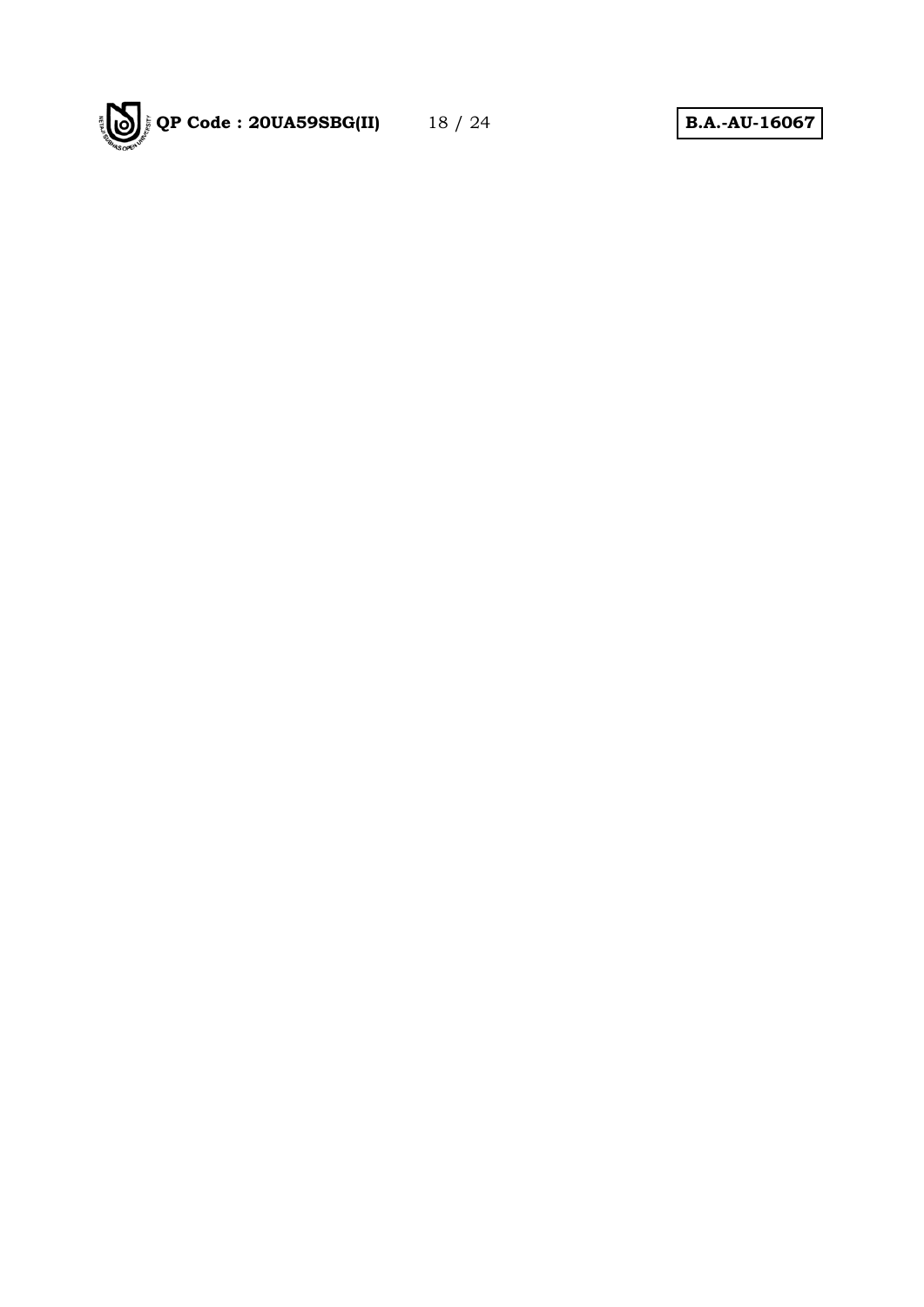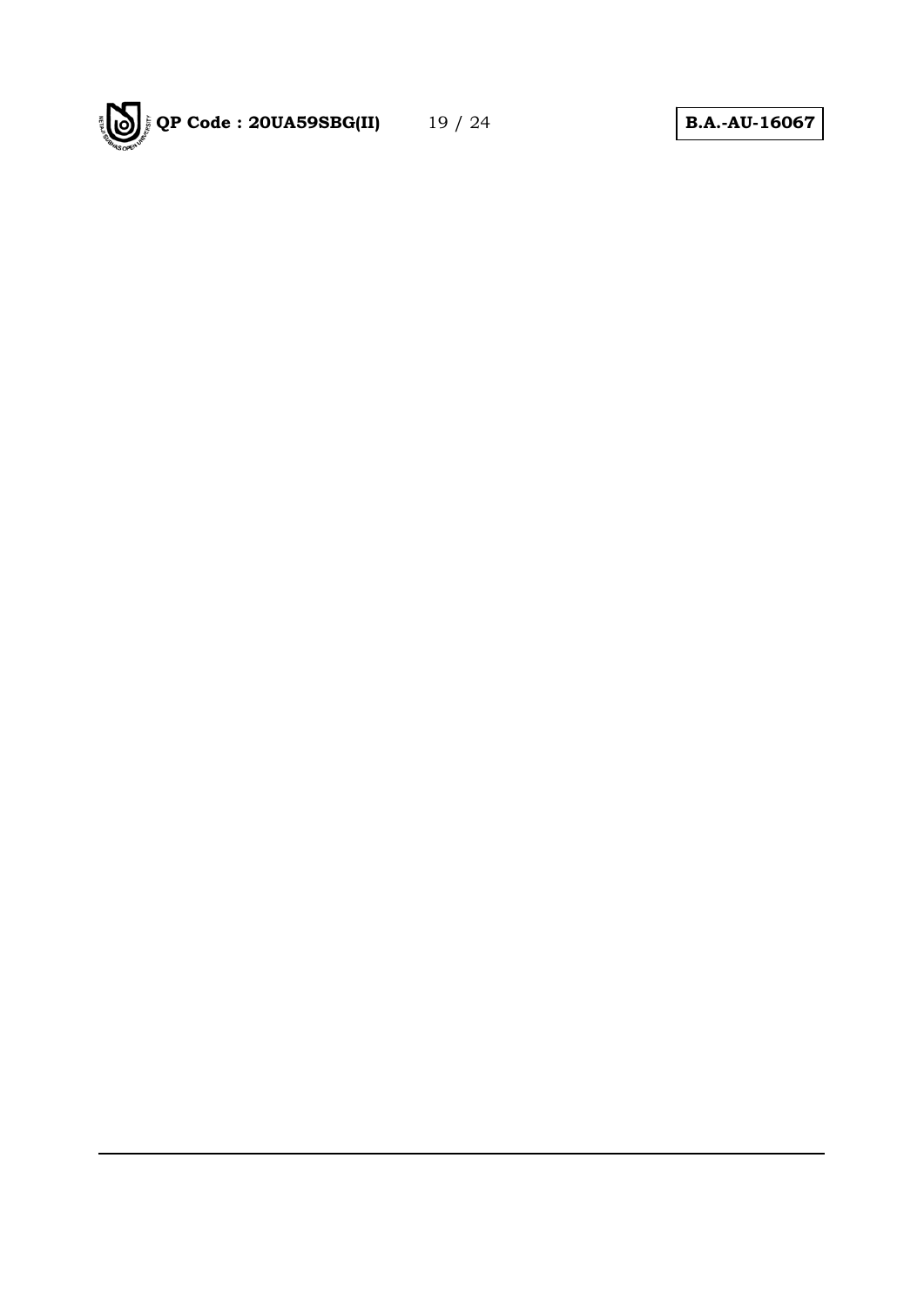

- 3\* Â^-ÂEıÁ"XÁ ª**JÙÁÃ[˝◊ªRÙO** Y"‰`¬Ã[˝ =w¯Ã[˝ ◊VX (%X◊W˝Eı 100 `"å)f 6 <sup>×</sup>4 <sup>=</sup> 24
	- (ক) দলবৃত্ত রীতির ছন্দকে কেন 'শ্বাসাঘাতপ্রধান' ছন্দ বলা হয় ?
	- (খ) উদাহরণসহ টীকা লিখুন : পূর্ণোপমা।
	- (গ) 'কণ্টকগাড়ি কমল-সম পদতল মঞ্জীরী চীরহি ঝাঁপি।' — পদর্কতা কে ? কোন্ পর্যায়ের পদ ? পদটি অবলম্বনে সংক্ষেপে রাধার মানসিকতা বিবৃত করুন।
	- $5 + 5 + 8$
	- $R(\nabla)$  টীকা লিখুন : শোককাব্য।
	- (ঙ) বিংশ শতাব্দীর আধুনিক কবিতার রূপগত বৈশিষ্ট্যগুলি চিহ্নিত করুন।
	- (b) অমিত্রাক্ষর ছন্দ কাকে বলে উদাহরণসহ লিখুন।
	- (ছ) অর্থ লিখুন: তাতল, অমিয়, চীরহি, পরমান, নীরদ, নটবর।
	- (জ) 'বাজে পূরবীর ছন্দে রবির শেষ রাগিনীর বীণ।'— কোন্ অলংকার যুক্তিসহ বুঝিয়ে দিন।

প্ৰথম উত্তর / First Answer :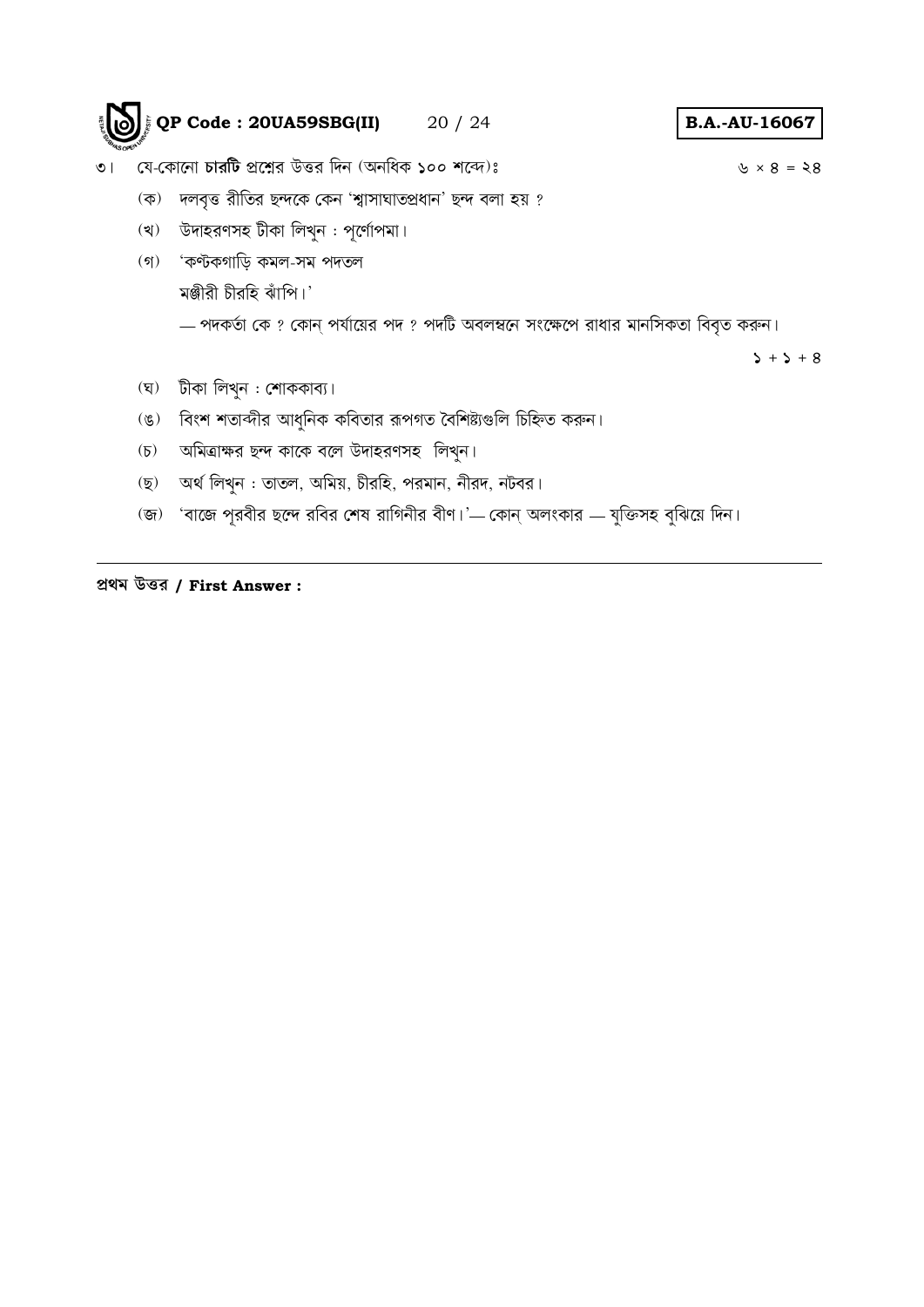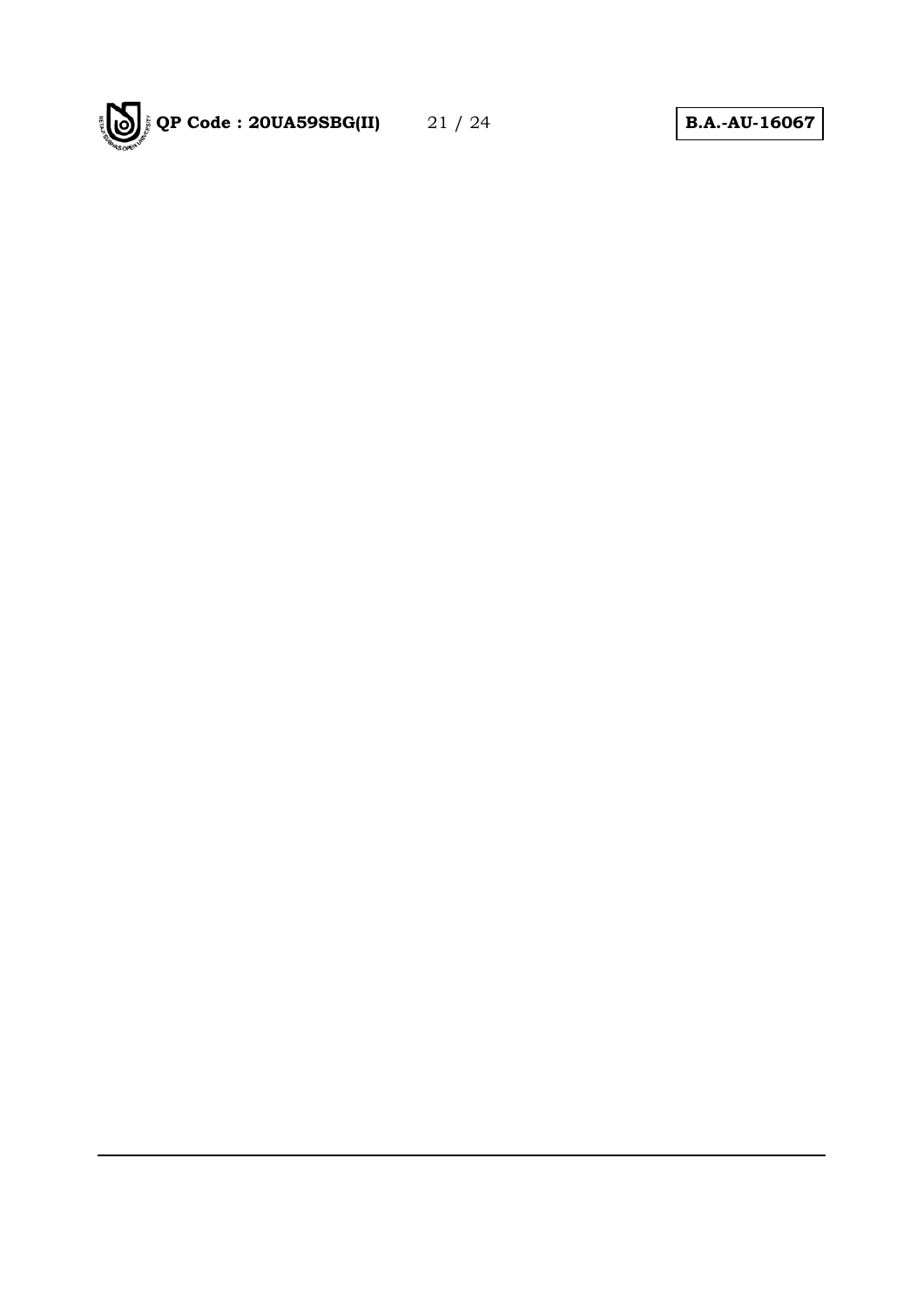

দ্বিতীয় উত্তর / Second Answer: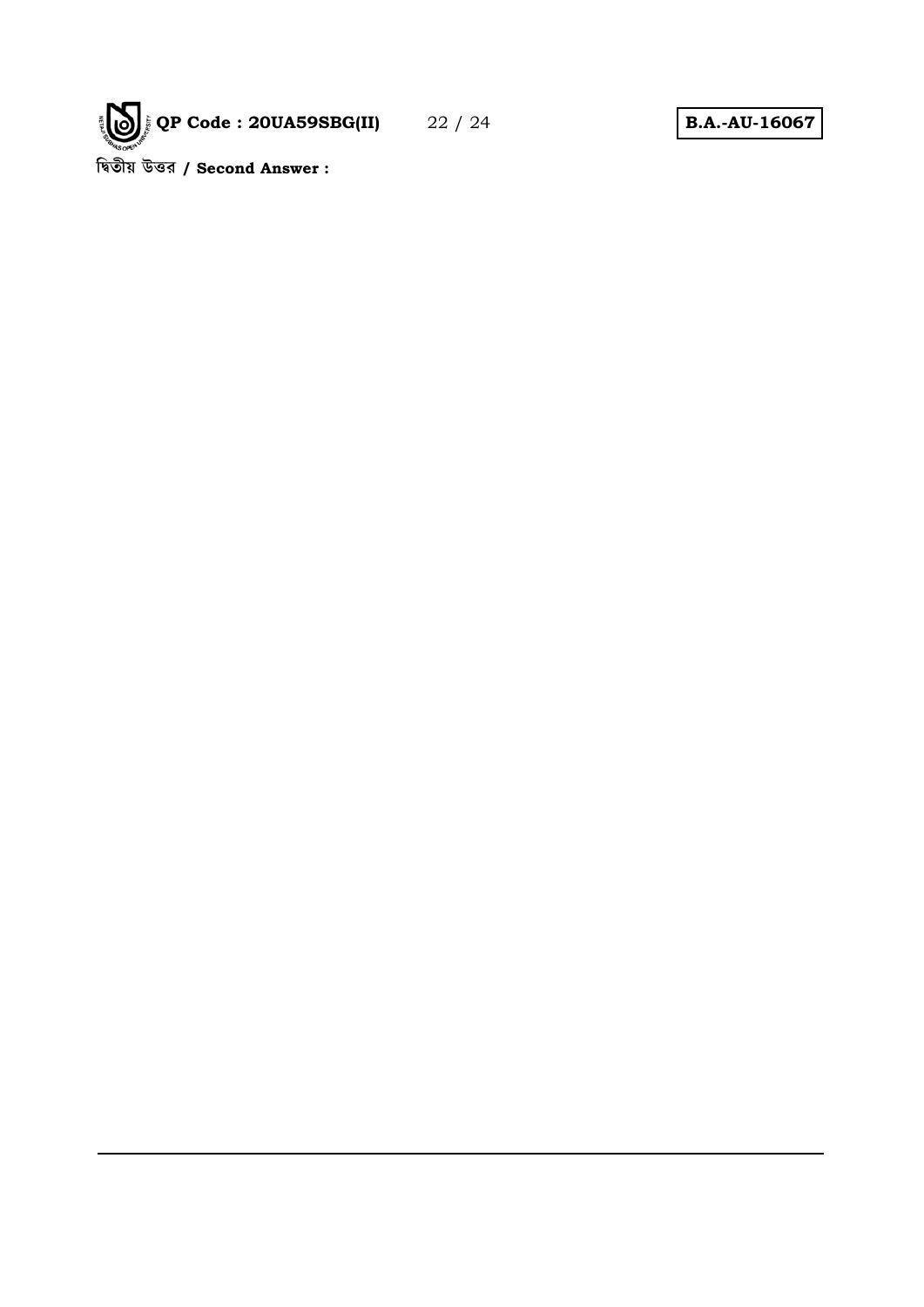

তৃতীয় উত্তর / Third Answer: